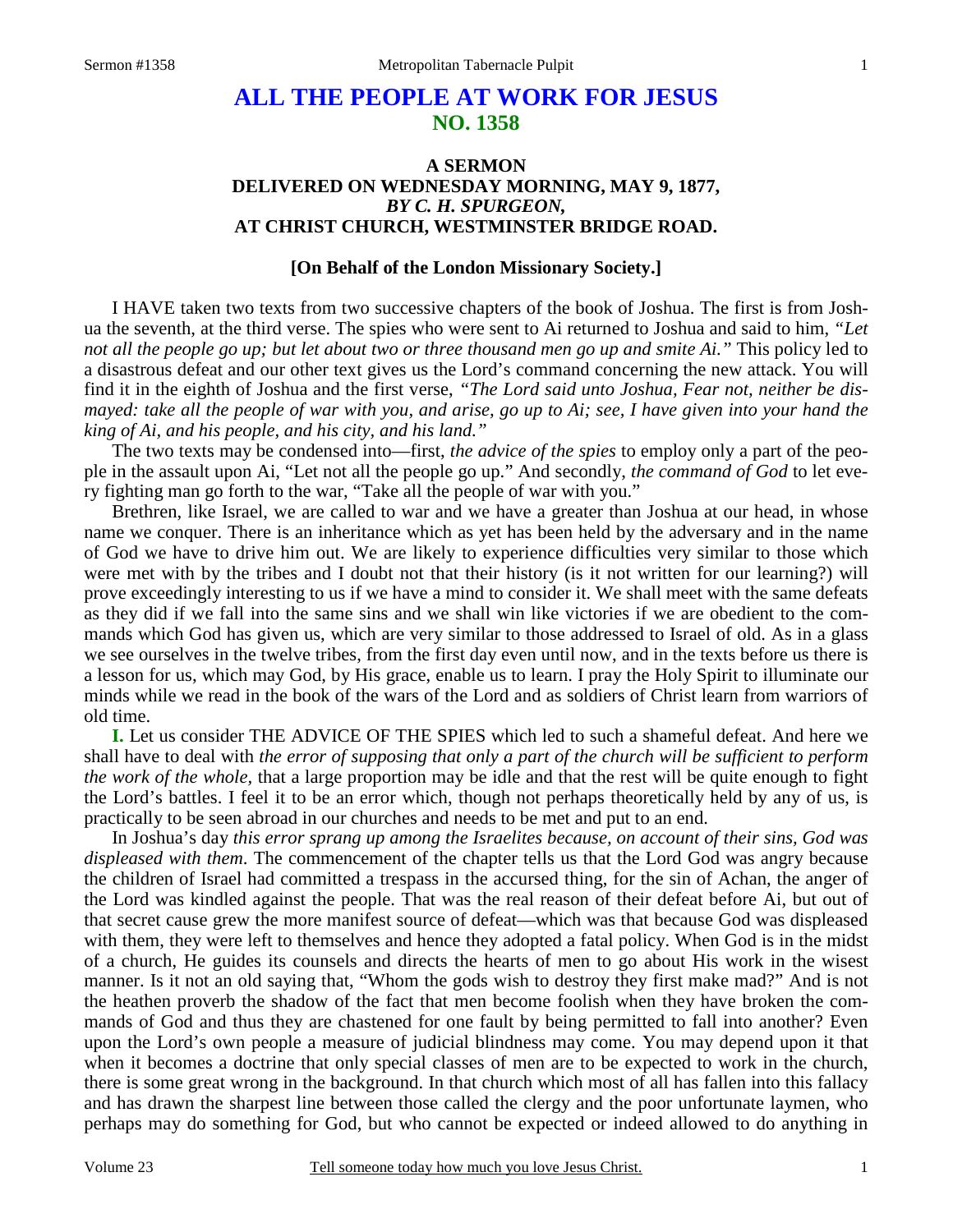particular, in that church, I say, the deadliest errors have found a home. We, too, may take it for granted that when we begin to leave Christian work to be performed by a minister or the visitation of the poor to be solely done by a paid missionary, we have some Achan in the camp with a goodly Babylonian garment hidden in his tent. There must be an accursed thing somewhere or other which has caused us to be left to so gross a folly. Either worldliness, or lukewarmness, or love of ease, or deep declension of heart must lie at the root of this slovenly and sluggish policy. It is not God's mind that it should be so and He has evidently left us to ourselves when this fatal method is adopted. When the Holy Spirit rests upon the church, this folly is practically avoided, nay, it is not even thought of. God grant to the churches represented here today that they may walk in such soundness of doctrine and have such spirituality of life that they may be full of the divine presence and never dream for a moment of sending only a portion of their members out to war and leave the rest to sit still! We cannot leave the battles of our Lord to be fought by mercenary troops. The whole army of men made willing in the day of the Lord's power must go out under the command of our divine Joshua to meet the foe.

Furthermore, *this evil policy arose out of presumption engendered by success*. But a little while ago all Israel had marched around Jericho for seven days and on the seventh day, when they shouted, the city walls fell flat to the ground. Perhaps they began to say, "Did those massive walls fall when we compassed them about? O Israel, you are a great nation! And did they fall with nothing but a shout? Then the Hittite and the Hivite and every other enemy shall flee before us like chaff before the wind! What need can there be to carry all our baggage up the hill to Ai? What need to march so many men? Two or three thousand will be quite sufficient to carry that small city by storm. We can do wonders and therefore we need not put forth all our strength!"

Brethren, many dangers surround success. It is not much of it that any of us can bear. The full sail needs much ballast lest the boat is swamped. When in this or any other part of the world the church sees many converts as the fruit of her labors, when there are great gatherings and a good deal of shouting, great interest excited, and multitudinous conversions, it is very natural to calculate that the work has been easily done and needs no very severe or general effort. The idea is fostered that there is no need now for continued house-to-house visitation, no need for more missionaries, no need for regular plodding service in school and house meetings, no need to set our young men and women to work for Christ! The drill and organization of the regular army is in danger of being lightly esteemed. Blow the trumpet and the walls will come down easily enough. Jericho has fallen with shouts and marching—let us gather ourselves together and show that we are a mighty people who no longer need to go up unanimously and laboriously in rank and order to fight the fight as our fathers did.

Ah, brethren, this evil spirit must be exorcised, for it comes from the devil. God will not bless us if we tolerate this spirit. Why, some of us are altogether too great for our Lord Jesus to use in His work. Like Saul's armor, we are unfit for our David to put on if Goliath is to be slain. We must be more sensible of weakness, more mindful that the conversion of souls is the work of omnipotence or we shall see but little done. We must ourselves believe more fully in the need of earnest work for God and put forth all our strength and strain every sinew for Him, knowing that it is His power that works in us mightily when we strive with all our hearts. We must learn that our great Leader means us not only to shout and blow rams' horns, but to employ all the strength of every man in our ranks in His glorious cause. May we be delivered from the presumption which leads to the foolish course which Israel pursued.

Let us not forget that these children of Israel were *forgetting their commission and violating the command of God.* It is a terrible truth that the tribes had been brought out of Egypt that they might be the executioners of divine vengeance upon races which had committed capital crimes for which the Lord had condemned them to be rooted out. The reward of the ministers of justice was to be the land which the infamous ones had polluted. They were charged to make no alliances with them, nor to intermarry with them, but to execute them for their crimes and the commission was not given to some of the Israelites, but to all of them, for all were to be rewarded by a portion of the land. The charge was not given to Joshua and to the elders only, but to all the tribes. As they all expected to have a dwelling place in Canaan, so they were all expected to conquer the territory by their own exertions. They were all an enlisted host for God and He never ordained that only a part should go forth in His great controversy with the condemned Canaanites.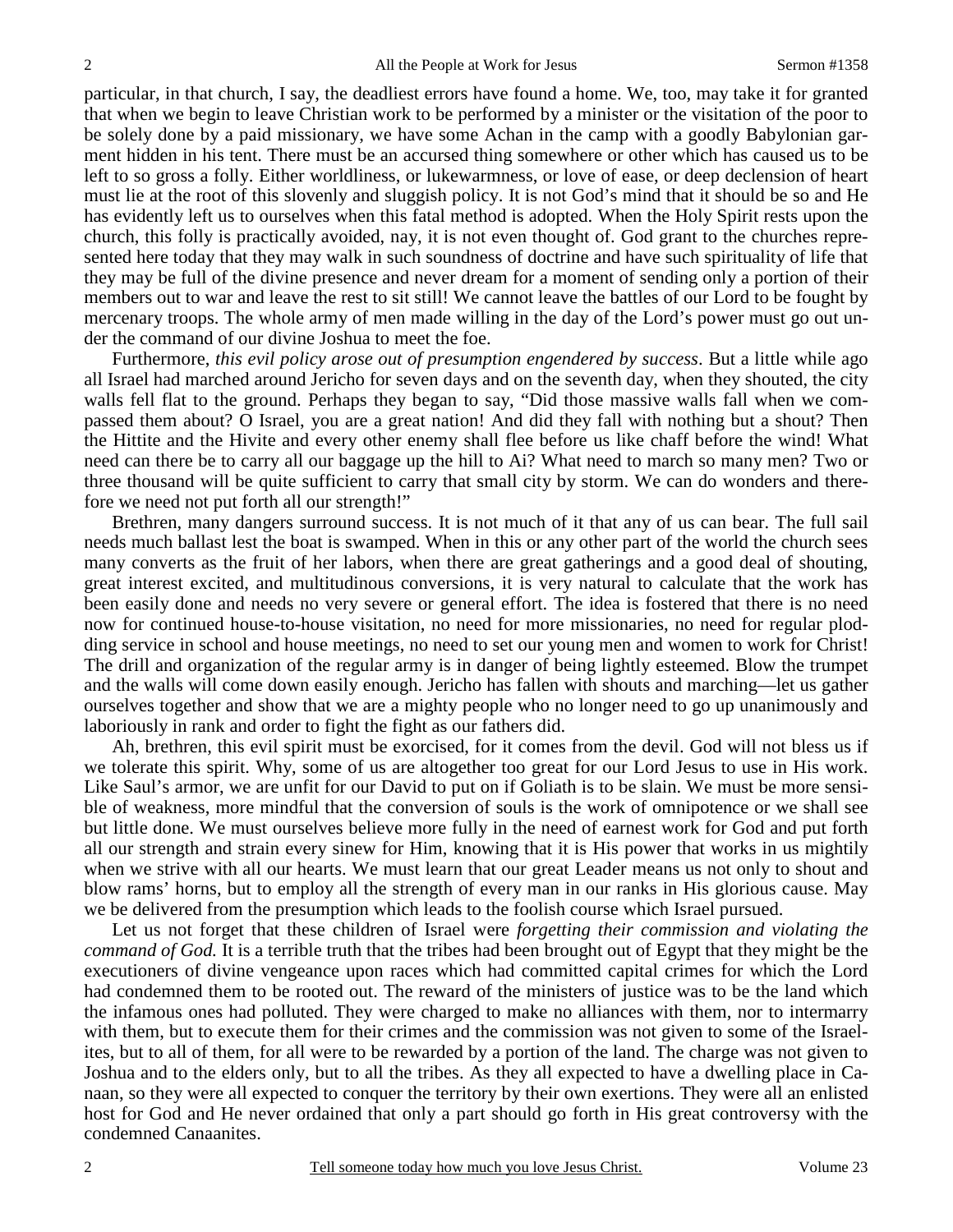If we ever neglect to render universal service as a church in the cause of Christ, we shall depart from our trust and call, for the Lord has sent all His disciples to testify of Him and contend against sin. He has sent us all to make known everywhere according to our ability, the glad tidings of His salvation, and He has not given this command to this or that man, or to this or that body of men, but to all His chosen. Every member of the body has its own office and no part of it can be allowed to lie dormant. To none has He said, "Go your way, eat the fat and drink the sweet and find fault with those who do the work." But to all His saints our Lord Jesus says, "As My Father has sent me, even so I send you." Every Christian is described in Scripture as being a light, a light not to be hidden, but seen of men. Every child of God is described as forming a part of that "city set on a hill which cannot be hid." It is not only the ministers who are the salt of the earth and the light of the world, but "you are the salt of the earth." "You are the light of the world"—all of you without exception. Each one, in his own proportion and in his own place, must be used as a vessel in the great house of the Lord and we shall get away from our true position and our high calling if we excuse ourselves or our brethren from personal service and then go and take part in public meetings and thank God for what other people have done on our behalf.

These Israelites, in the new fashion which they were trying to set up, were *departing from their own model*. That model was, doubtless, the siege of Jericho. In that siege there was much dependence upon God, but there was no neglect of instrumentality and though all they did was to go round the city and shout, yet in so doing they were literally fulfilling orders and doing all that was commanded. Yes, if this would bring down the walls, they did it thoroughly—they marched as bidden and shouted as desired. They all went round Jericho. They did not, some of them, sit in their tents and look on while the others paraded, but they all filed out in order. It might seem to be a perfectly needless procession, but it was commanded by God and they all united in it. In martial array they all compassed the city and all gave the shout and down came the walls, and then and there every man went up to them, leaping over the ruined walls to strike his foe in the name of the Lord! That was their precedent and pattern and they were departing from it very sadly when they said, "Let not all the people labor there."

What, then, is our model as a church? Is it not Pentecost? Is it not those earliest days, that dawn of Christianity, that golden era to which we always look back as the heroic age of our holy faith? In that day did they not break bread from house to house, all of them? Did they not sell their lands and lay the price of them at the apostles' feet? Was there not a burning enthusiasm throughout the entire company of disciples? We know it was so and if we are to see again the triumphs of those primitive times, we must go back to primitive practice and every man and woman and child in the church must be consecrated to the divine service. "Child," did I say? Yes, verily, for, "out of the mouths of babes and sucklings you have perfected praise." I suppose there is not one person present who heard that famous sermon by Matthew Wilks upon the universal service rendered by idolaters to their false gods, from the text, "The children gathered wood, and the fathers kindled the fire, and the women kneaded their dough to make cakes to the queen of heaven." The preacher's argument on that occasion was that which I would now press upon you, that all should take part in the work of the Lord. Distinct offices but united aims. Diverse operations but the same spirit. Many and yet one—so let it be. Would to God that the church would recognize this more fully and so come back to the great precedents of her warfare.

Again, this error which we are carefully to avoid was no doubt *the dictate of carnal wisdom*. Spies were never of much use to Israel—two only of the first twelve were faithful—what did Israel want with spies? Better far had it been to walk by faith. To Ai they must send spies instead of going up at once in the confidence of faith? Evil came of it, for these spies counseled that only part of the people need labor up the hill. And brethren, the best ministers of Christ, worthy of all honor, would be the cause of great mischief if once their carnal wisdom should make them think that they can supersede primitive plans with wiser inventions. I dare say the men-at-arms would have said that Israel's numbers were a hindrance to efficient fighting and that the common sort were in the way of trained warriors and encumbered the battle. I know that some able brethren are of this mind. Have they not said in acts, if not in words, "That young man is preaching—we wish he would be quiet. He makes such blunders in the Queen's English! He has a great deal of zeal, but there is no little danger in it. And those good sisters we know they do a good deal of work which was never done before, but," and they shake their heads at them, "that is often the main contribution of the more prudent sort to the service of God!" They gener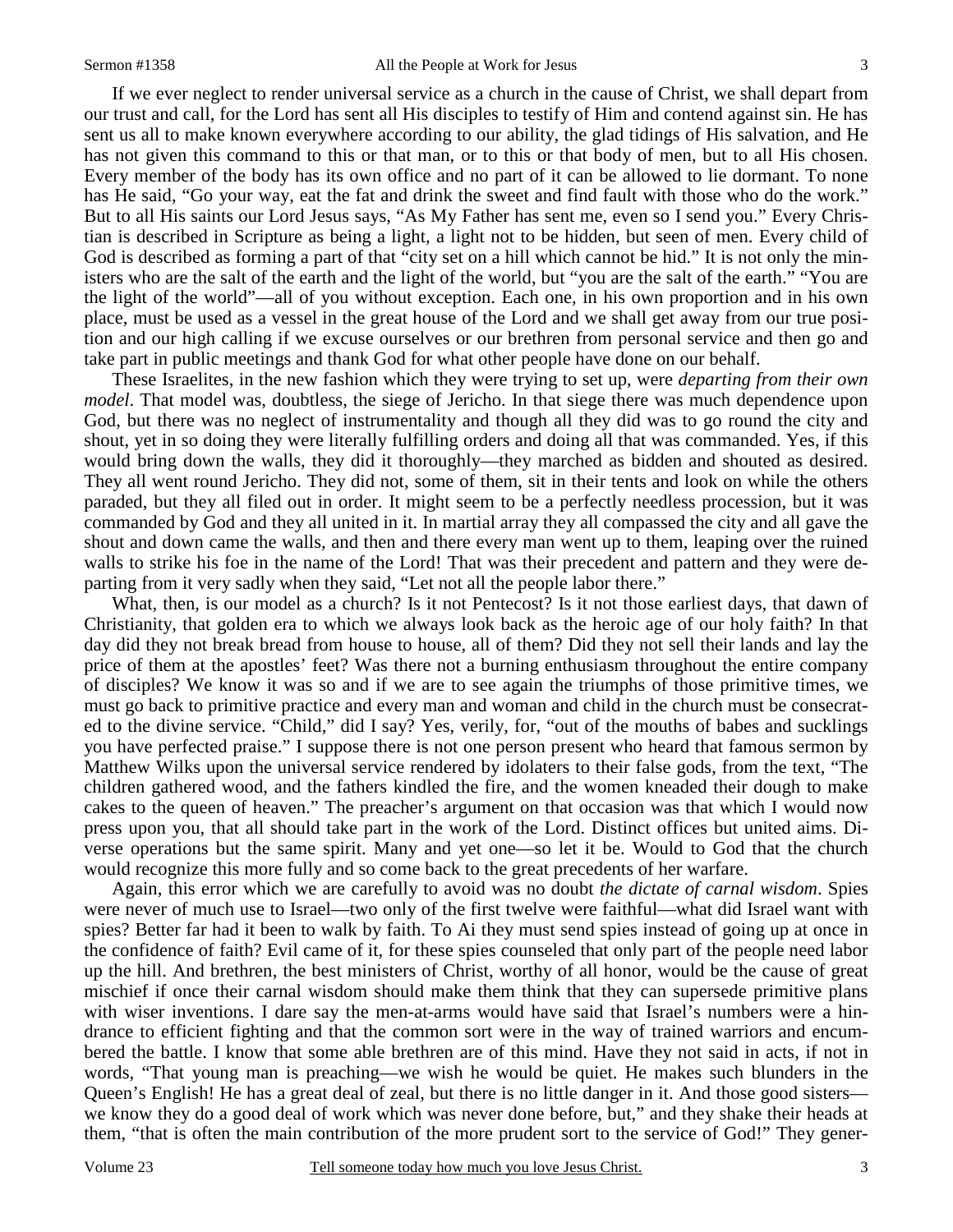ously lavish upon the younger folks their grave looks and their shakes of the head at innovation and zeal. There is the Sunday school—well, that is a proper thing because it is a recognized agency—but if it were started today for the first time, many would shake their heads at that also. City mission work again is a tried and proved mode of operation, but in days gone by there was thought to be peril in lay agency, especially as the men were not college trained. Well, my brethren, there are many more holy agencies yet to be invented and though they will none of them be perfect, our wet blankets will not improve them. Better far will it be to help the good and as for the *little* mischief which may come of imperfect agencies, let the wise men supply the antidote and rectify the blunders. Anything is better than lethargy and death. Thank God that our people have a mind to do good and if their zeal is inclined to wildfire, let us not quench it, but try to use it for holy purposes, for, after all, fire, wild or otherwise, is what we want. If we have the fire from heaven in the form of zeal for God's glory, it can easily be regulated, but the most terrible calamity is to have no fire at all.

"But," says one, "may not the ignorant and indiscreet advocacy of truth by unqualified persons do a great deal of harm to the cause we love?" It may, but is the truth you believe so weak as to be in any serious danger from such an accident? Is not truth invincible and fully able to take care of herself? All she has to fear is the cramping and imprisoning agency of excessive prudence. With weakness for her guardian and folly for her defender, she is yet safe! The God who protects her from her foes can assuredly save her from her friends. The danger lies in our carnal wisdom which would cover the light with a bushel to prevent its being blown out and wrap the talent in a napkin because it is only one.

We very frequently hear it said that there is no need for so much excitement and exertion and this, too, has come from our prudent men. We ought to take it coolly, the thing went rightly enough in our grandfather's days, the great men of the past did very well without all this stir! Well, we have observed that wet blankets are still on sale and may be had at wholesale prices! Now, brethren, I do not know what you think about it, but I for one feel that there is much work to be done and very little time to do it in. If I plunge into the work with all my might, I shall do none too much, but, at any rate, all my little might is demanded by such a cause. There is a blessed leisure of the heart which sits at Jesus' feet, but I am sure that it is not inconsistent with that violence which the kingdom of heaven suffers, "and the violent take it by force." There were people who complained, in the days of Wesley and Whitefield, because their zeal caused a great deal of fanaticism, but thank God, the blessed fanaticism spread throughout the land and it is not extinct even now, nor shall it be by God's grace, but it shall go on increasing till Christ shall come! Let us bring up our men, the whole of the tribes, weak though they are and though their weapons are no better than the axes and coulters with which Israel fought the Philistines! Let us spring upon our foe as one man, even as in the days of old. Let us all go up to Ai and as surely as God was with His people then, so surely will He be with our compacted hosts today, and the world shall learn again that there is a God in Israel!

Only once more upon this point. These children of Israel, in sending to the war only part of the men, were *breaking in upon the divine design*. The Lord never intended to have two peoples, but one. And so we read that the Reubenites and the Gadites came over Jordan to the war, although their portion was already conquered. It was the divine intent that they should be one army of the living God, each separate son of the seed of Abraham belonging to that army and fighting in it. He meant that not some only, but all should see the mighty works of His hands working with them to overthrow their adversaries. When Jericho fell, all saw it, and if Ai should fall before the divine power, they must all be there to see with their own eyes the glory of the Lord. I am sure it is so with the church of God today. Our Lord means to keep all His chosen ones as one army and to instruct them all as one band. And when are we most manifestly one? When we get to work. If you come to declamation upon your own peculiar points, I shall wish you good morning. But if you are going to work for Jesus, suffer me to go with you. I have marked the history of organizations formed for no practical purpose and they have invariably come to an end and I do not know that we need weep over the fact. But work to be done for Jesus is a mighty bond of union. Our God does not mean that His ministers should alone see all the deathbeds and be the sole spectators of the dying triumphs of His people. No, our brothers and sisters must visit, too and have their faith strengthened and their prospects brightened. He does not wish that preachers alone should see all the converts and encourage all the desponding ones. No, His wisdom perceives that it is good for all His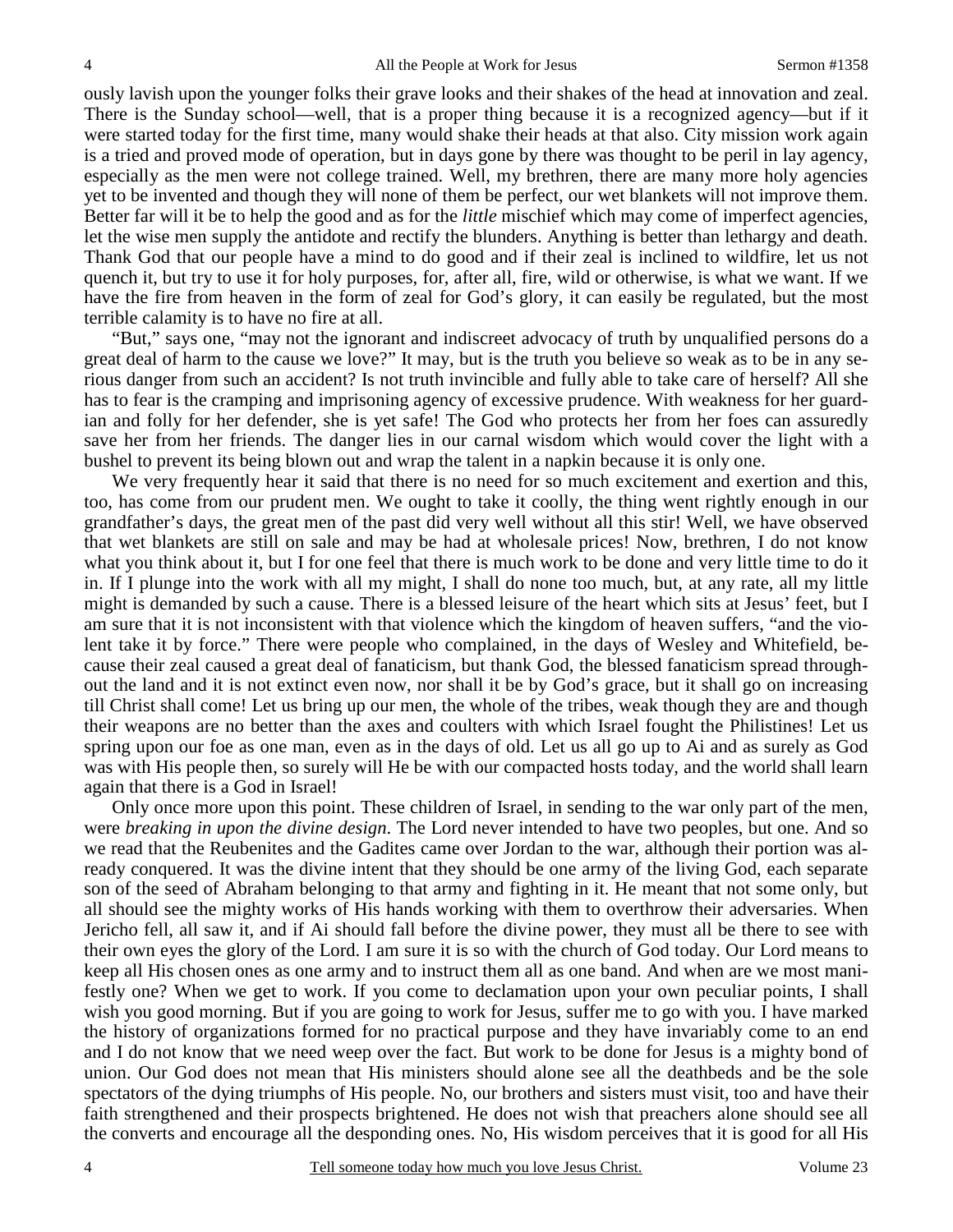servants to behold the trophies of His grace and know how to use the encouragements of His promises. The Lord does not ordain that one or two should mourn over the evil of the hearts of men and do battle with sinners alone. No, He means all His servants in their measure to learn the lessons which holy warfare would teach them. Not to deal practically with souls is perilous to ourselves. Men who spend their time providing us with marvelous essays and papers in the reviews are most of them unsound in the faith, but if they went out into the world of real life to save men, if they had to battle personally with hard hearts and evil passions in actual conversion work, they would find that their fine-spun theories are of no use. They would learn that the Puritan faith of our forefathers is the sturdiest of all weapons and the best adapted for the world as it is, and that the old truth is the sword with which alone you can pierce the hearts of men. Work for Jesus is an education for a Christian. What an education it would be for the philanthropist to see what the agricultural laborer eats, or rather does not eat! What a lesson for the sanitary reformer to see with his own eyes where the people lodge! What an education for a man of wealth to spend a night or two in the crowded chambers where our London workmen dwell! And in the same way, holy service is a training for us. In order to really know man's fall and the way of redemption, we must go among the people and labor for their conversion. Hence our Lord will not excuse any of us from service in this war because it would be to our great damage to be away from it and it is for our encouragement and growth that we should take our share in it.

I will finish this part of my subject with a parable. In the days of chivalry, a certain band of knights had never known defeat. In all battles their name was terrible to the foe. On their banners was emblazoned a long list of victories, but in an evil hour the leader of the knights summoned them in chapter and said, "My brothers, we cause ourselves too much toil. We have a band of skilled warriors versed in all the arts of battle. These are quite sufficient for ordinary conflicts and it will be wise for the many if they tarry in the camp and rest, or furbish their weapons for extraordinary occasions. Let the champions go alone. Yonder knight with his sword can cleave a man in two at a single stroke and his comrade can break a bar of iron with his axe. Others among us are equally powerful, each one being a host in himself. With the terror of our name behind them, the chosen champions can carry on the war while the rest divide the spoil." The saying pleased the warriors well, but from that hour the knell of their fame was rung and defeat defiled their standard. When they came together they complained of the champions because they had not sustained the honor of the order and they bade them exert themselves more heroically. They did so, but with small success. Louder and louder were the notes of discontent and the demands for new champions. Then one of the oldest of the knights said, "Brethren, why do you blame us? The mistake lies here. In the old time, when the enemy assailed us, a thousand men were up in arms and we who led the van knew that a gallant army followed at our heels. But now you have made us solitary champions and the adversary takes heart to defy us, finding us unsustained. Come you all with us to the fray as aforetime and none shall stand against us." Brethren, you need not that a man interpret this unto you.

**II.** In the second place, my text contains THE COMMAND THAT ALL ISRAEL SHOULD GO FORTH TO THE FIGHT. "Take all the men of war with you." I will mainly address myself to my brethren in Christ and what I have to say to them I say humbly, speaking mainly to myself. Brethren, we must have all our church members go to the war. I know this is our theory, but in practice we do not accomplish it. The baggage of our army is too heavy. The sutlers and camp followers are too many. We want to turn out the drones and we need an increase of true working bees. How is it to be done? *We must be ourselves deeply impressed with the evil brought upon idle Christians by their idleness* and the evil which they bring upon the rest of the church. Only suppose a Christian—I will treat it as a mere supposition—living an idle life. Give him nothing to do and he will become morbid with introspection, or he will grow quarrelsome, contending with all who hold opinions contrary to his own, or he will dishonor the name of Christ by sin. You know when it was that David fell with regard to Bathsheba. It was at the time when kings go forth to battle and he tarried at Jerusalem. He had not fallen into that sin if he had not played the sluggard at home. Where was his duty as commander-in-chief? Was it not in the camp? Indolence is temptation. Certain of our churches are suffering from unsound teaching, but they are suffering as much from lack of work. The moss is growing upon them, the rust is eating them up. The gold is becoming dim, the silver is losing its brightness and all for want of use. Oh, brethren, if we stand at the foot of a barren tree in the vineyard of Christ, we know what must happen. As we look upon it and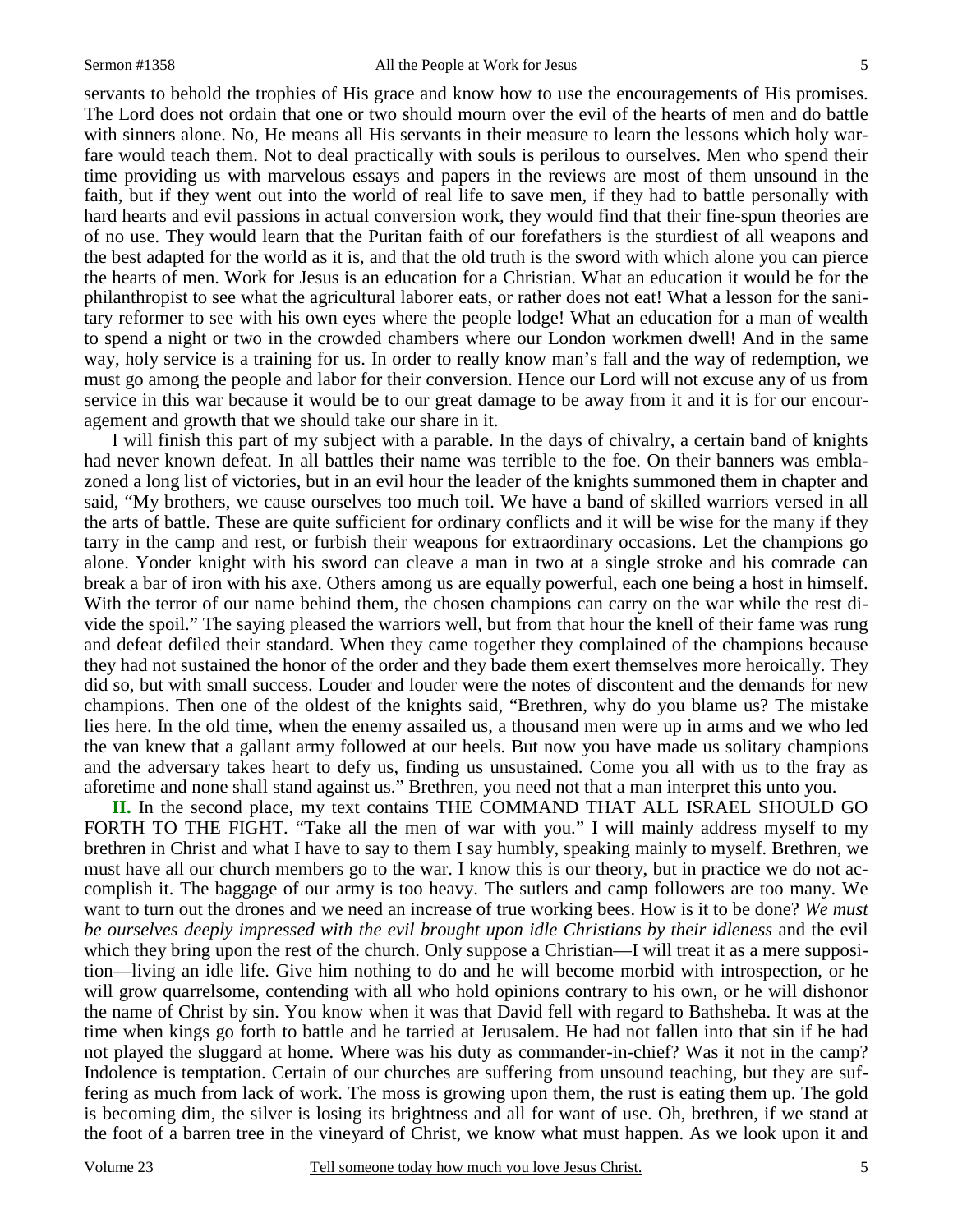see no fruit, our emotions ought to be those of bitterest sorrow, for the axe is prepared for those that bear no fruit. Alas, that we should have church members, not inconsistent in moral character, but excellent in many ways and yet cumberers of the ground! There is a great deal of charity about, of an evil sort, because it does not face the truth in honest desire for men's good. Let us be too truly charitable to indulge in such fatal charity. Let us sigh and cry when we think of our useless church members as branches of the vine that bear no fruit, of whom the Master has said that they shall be taken away, "For every branch in Me that bears not fruit He takes away," and "men gather them and cast them into the fire and they are burned." What sorrow will fill our hearts if we reflect upon this! If we regard fruitless professors in this light, it will go further than anything else to make us successful in exciting all our brethren to active service.

*We need to be impressed with the mischief which idlers cause to others*. One sickly sheep infects the flock. One member who does nothing lowers the tone of the whole body. The indolence of prominent professors is not merely the waste of their own labor, but of that of scores of others. Leading persons are looked upon as a sort of model for the rest and if So-and-So is content merely to fill his place in the pew and subscribe so much (or, rather, so little) per annum, then others will say, "We shall be up to the standard if we do the same." Every man in an army who is not efficient and really serviceable is on the enemy's side. What can the enemy more desire than that the opposite army may be encumbered with the sick? What can be better news for them than to hear that the hospitals are crowded, for then they know that a large number of men are occupied with the sick and detained from the fight. The enemy claps his hands and cries, "These sick men are worth many a gun to us." Oh, useless professor, you cannot serve the devil better than by joining a church and doing nothing.

I want my brothers to feel all this most keenly. I doubt not they do feel it, but I want to feel it more vividly myself, for when we get into a truly sensitive condition—when we who are ministers are alive upon this point—we shall stir up the people of God, all of them, and we shall see greater things than these.

Moreover, brethren, *we must hunt out the sin which leads to the evil against which we contend* and I believe it is lack of vital godliness in many cases. I do not know how my friend, Mr. Newman Hall, finds it—I suppose he does not suffer much from it, but I know pastors who say they have very respectable members, but nothing can be done with them. In some cases, prayer meetings are given up because the rich members come home from the city and dine at the hour which is usually selected for the prayer meeting and so they cannot attend. Dining is a most important business—it would seem to be more important than praying. Businessmen are so fatigued. It is a fact that we find carpenters and bricklayers and other workmen delighting in our prayer meetings. Is this because they do not work so hard as your city men? In some quarters it is found impossible to carry on church work effectively because the very persons who should be workers and officers are resolved that their liberal giving and Sabbath worship shall be the whole of their assistance to the cause of Christ. As to laying themselves out for holy work, they look in your face with wonder, as if they thought you had lost your senses when you propose any very arduous service to them. Now, this shirking of prayer and service is to be exposed and denounced in all faithfulness. It is often the sin which grows out of too much ease, self-indulgence, and luxurious living. It seems as if the more God gives a man, the less return he is inclined to offer.

Whatever the secret sin of the church may be, let us try to discover it and then by the aid of the Holy Spirit endeavor to educate all our members to work for the Lord. *There must be a continual insisting upon the personal obligations of Christians.* We who are known as Baptists are of opinion that baptism, as the personal act of a believer, is a good lesson to our people as to their personal responsibilities. But I will not for a moment suppose that my Paedobaptist brethren are less earnest in enforcing the same truth. You also believe firmly in the personality of true religion. You teach the need of personal faith and consecration. Then we are agreed upon the great benefit of urging upon each man the duty of personal work for Christ. "What are you doing for Christ?" is a question to be asked of all. We must make every believer feel that he is not his own, but bought with a price—that no amount of giving can compensate for personal labor for his Lord—that even he who by sickness and infirmity cannot actually work should render his contribution to the general effort by continual prayer. No one must appear before the Lord empty, but either by active or passive service must prove his gratitude to God.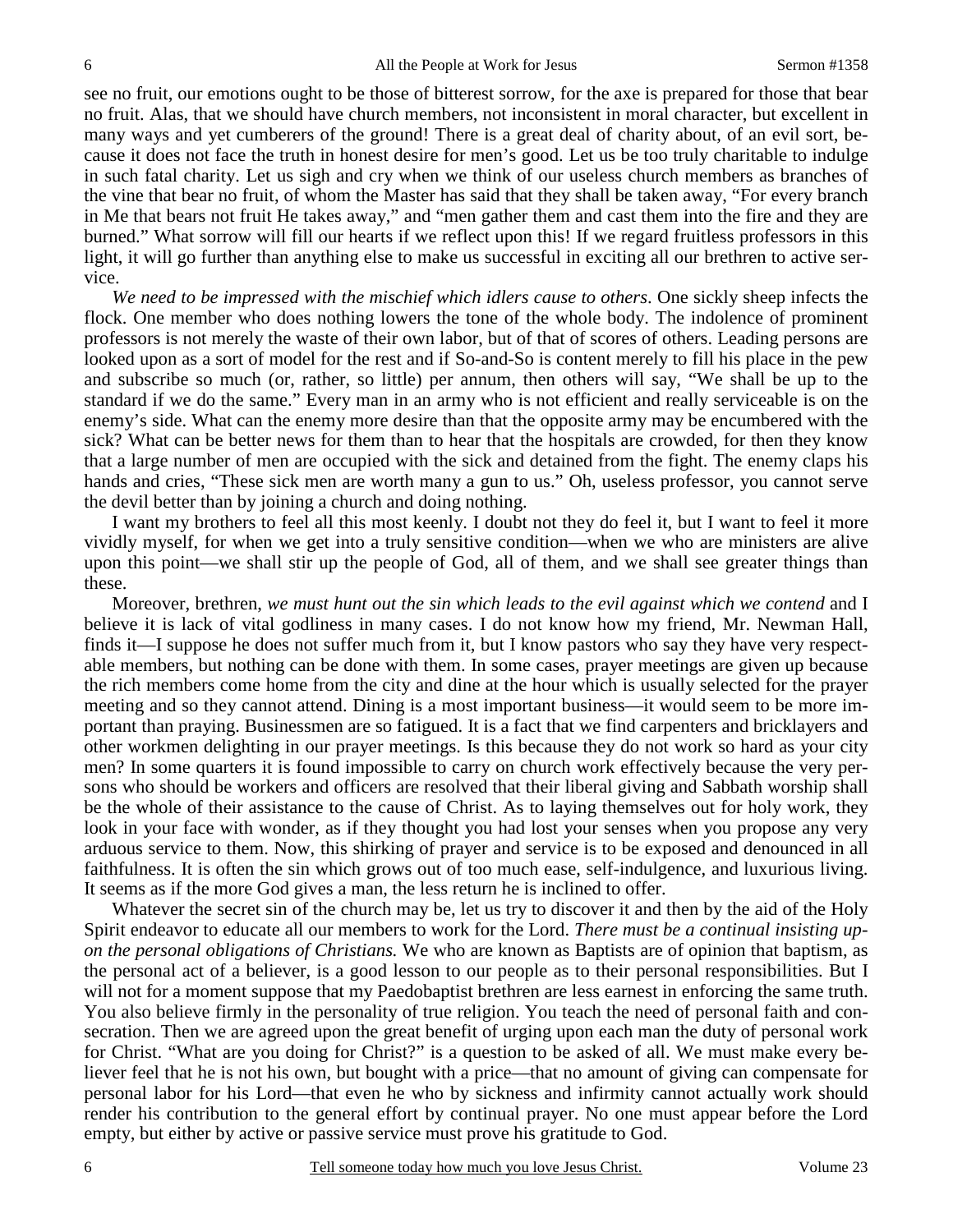And then, while each is responsible, neglect by one is injurious to the common service of the whole. I saw a cart standing this morning on the roadside with one wheel chained—there was no fear of its moving with that one wheel fast. Sometimes one chained wheel in a church will hinder all. We are all parts of a great machine and the stopping of one part does not simply mean the one stoppage, but the hindering of the whole organization. If a piece of bone in the body becomes dead, it is not simply useless, but it becomes the focus of mischief and the cause of pain. It begins to decay, disease forms, and serious evil comes of it to the entire frame. A dead professor who is content to enjoy the doctrines without fulfilling the precepts of the gospel becomes a source of serious danger in the church of Jesus Christ and we know it to be indeed so.

My brethren, *dwell upon the importance of the enterprise in which we are engaged* and so act as to make others feel its importance. Why take all that trouble about furbishing up a doubtful point of divinity, which is of no earthly use when it is furbished up? Why all that Sunday morning spent in discussing far-fetched points of belief? What is this but sheer trifling? Some are greatly given to what they call, "thinking," "dreaming" is the truer word. Better by half, plunge the old gospel sword at once into men's hearts and slay their sins in the name of the Lord, than stand quibbling about certain characters upon the hilt of the weapon. One sermon about nothing will do more harm than all your speculations will do good. Men come to forget that the gospel is meant to save souls and look upon it as a mass of interesting subjects. Certain sermons are said to be "intellectual treats"—I think that is what I have heard them called. Our religion does not mean that, it means fighting with sin. It is, if anything at all, one of real downright practical work for Jesus Christ and we must show that it is so. Our teaching nothing in elaborate language will make our people think that practical godliness is a small matter and that intellect is better than piety. We must make men feel that to save a soul is better than to possess all knowledge, or even to gain the whole world! While others are making a new gospel, let us labor to save souls by the old one. May God enable us to preach in awful earnest and by this means, God the Holy Spirit quickening us, we shall get all our people to march forward to the battle of their God!

Above all, *let us pray for more grace*. We must never read the story of old times and say, "What a splendid denomination ours has been. Can we not rest on our laurels?" Impossible. You must win fresh ones. Napoleon used to say, "Conquest has made me what I am and conquest must maintain me." And it is so with Christians. You must advance. You must outdo the exploits of the past and eclipse the deeds of your sires, or you will show yourselves unworthy of them. The battle thickens and how shall we meet the growing demands upon us except by seeking for sevenfold grace? Our spiritual stamina needs to be increased. If we were to collect a number of men all wheezing and coughing and only fit for the Consumption Hospital, and set them to work upon a railway, we might commend them for their diligence, but they would never accomplish much. On the other hand, gather together a company of burly, brawny men and they will say, "Who are you, O strong mountain?" and before it can answer, it will be turned to a plain! See how they use the pick and the shovel! Vital strength is their motive force. O God, strengthen us! We are willing, some of us, but our strokes are feeble! Grant us, we beseech You, more of Your Holy Spirit and we shall accomplish great things. Strength delights in work, feebleness is afraid of it. Spiritual strength will produce universal spiritual service for the Lord Jesus Christ.

I have done when I have looked into the future for a moment. If it should ever come to pass that the minister and all his people went forth to the war for King Jesus, what would happen? I seem to be in paradise when I think of it! If all, without exception, who name the name of Jesus, went earnestly into His vineyard, what life there would be and what unity in all the churches! There would be no longer a name to live, but real living! There would be no divisions if all were alike zealous for the glory of the common Master. You would not hear of church meetings which are scenes of disturbance and churches where pastors are unhappy—such things would be regarded as extinct animals of the ages gone by.

Then we should hear no complaints of our not being strong enough to do the work of our great cities and scattered hamlets. The very feeblest church, if everyone did his share, would be strong enough for its position. Moreover, there would be no lack of funds for any holy enterprise. Ah, if God's treasure received from all as it receives from some, we should almost have to tell the people to stay their hands, because we should scarcely know how to use all their gifts. But the wealth which belongs to Christ and the service kept back from Him canker in men's coffers and the amount of which the Lord is robbed is